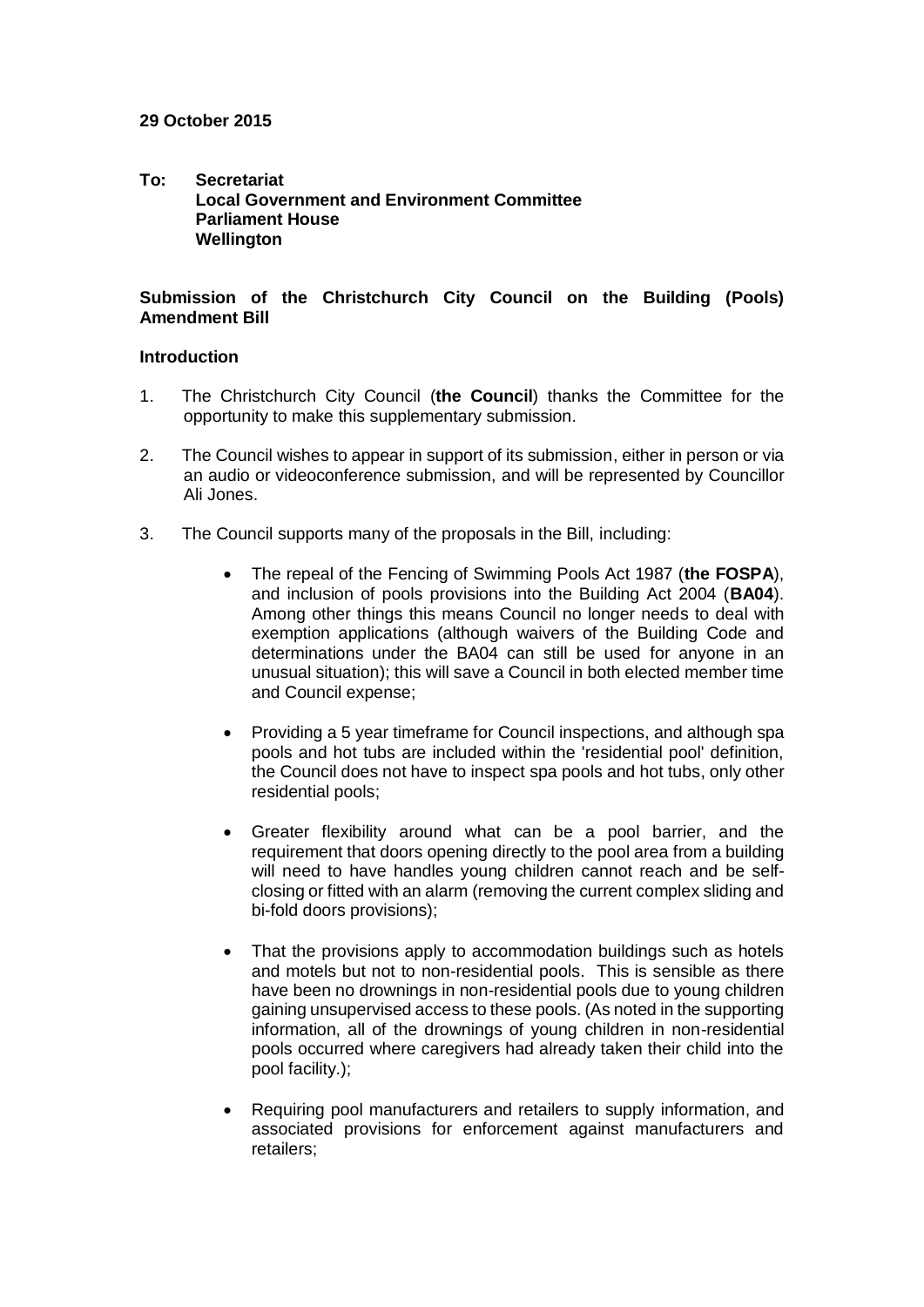- That the notice to fix and infringement regime in the Building Act can be used for enforcement, but also providing for prosecutions in rare cases where infringement notices are not sufficient to result in a breach being remedied.
- 4. The 2013 discussion document proposed that the term 'immediate pool area' be replaced, and the Council supported that proposal but had alternative suggestions for the definition than the discussion document. This phrase and definition remains in the Bill, but the Council now accepts this position. Even though this wording has caused confusion in the past, a body of case law and determinations have now built up, and will make it easier to interpret and enforce by Councils. The wording in the definition has been amended slightly to better align with the findings in the cases and determinations.
- 5. However, there are some matters the Council suggests need further consideration, in transitioning from the FOSPA, and some improvements that can be made to further clarify the intent of the Bill.
- 6. The Council also supports the indication in supporting information on the Ministry of Business, Innovation and Employment website that after the Bill is passed (and presumably before the Bill comes into force), they will consult on new Acceptable Solutions to support the new Building code provisions. It is noted that this will draw on industry best practice, and as reflected in New Zealand Standard NZS 8500:2006 ('Safety barriers and fences around swimming pools, spas and hot tubs') (**NZS 8500**) as well as the equivalent Australian Standards.
- 7. The relationship between NZS 8500 and the new provisions of the BA04 and Code need to be clarified through the acceptable solution, given that there are no references to NZS8500 in the Act. If it is not there is the potential for further duplication of regulation, and lack of clarity for Councils.

# **Definition of 'pool' - man-made lakes should be clearly excluded**

8. The material supporting the Bill identifies the intention for the new provisions not to cover garden ponds and other water hazards. For example, the regulatory impact statement says:

"*95 The Act was intended to apply to swimming pools and spa pools, but has, on occasion, been applied to garden ponds and other water hazards because they have been assessed as being:* 

- *manmade*
- *deeper than 400mm*
- *capable of being used for swimming, wading, paddling or bathing*
- *associated with a home.*

*96 Examples of where the Act has been interpreted to apply to garden ponds and other water hazards includes:* 

*• A 2004 coroner's report found that a garden pond where a child had drowned was subject to the Act* 

*• Departmental guidance on the Act was amended following the coroner's report, and states that, "Ornamental ponds, deeper than 400mm, and not intended for swimming, paddling, wading or bathing are not exempted if they are used in association with a house or other specified building." (Department of Internal Affairs 2005)*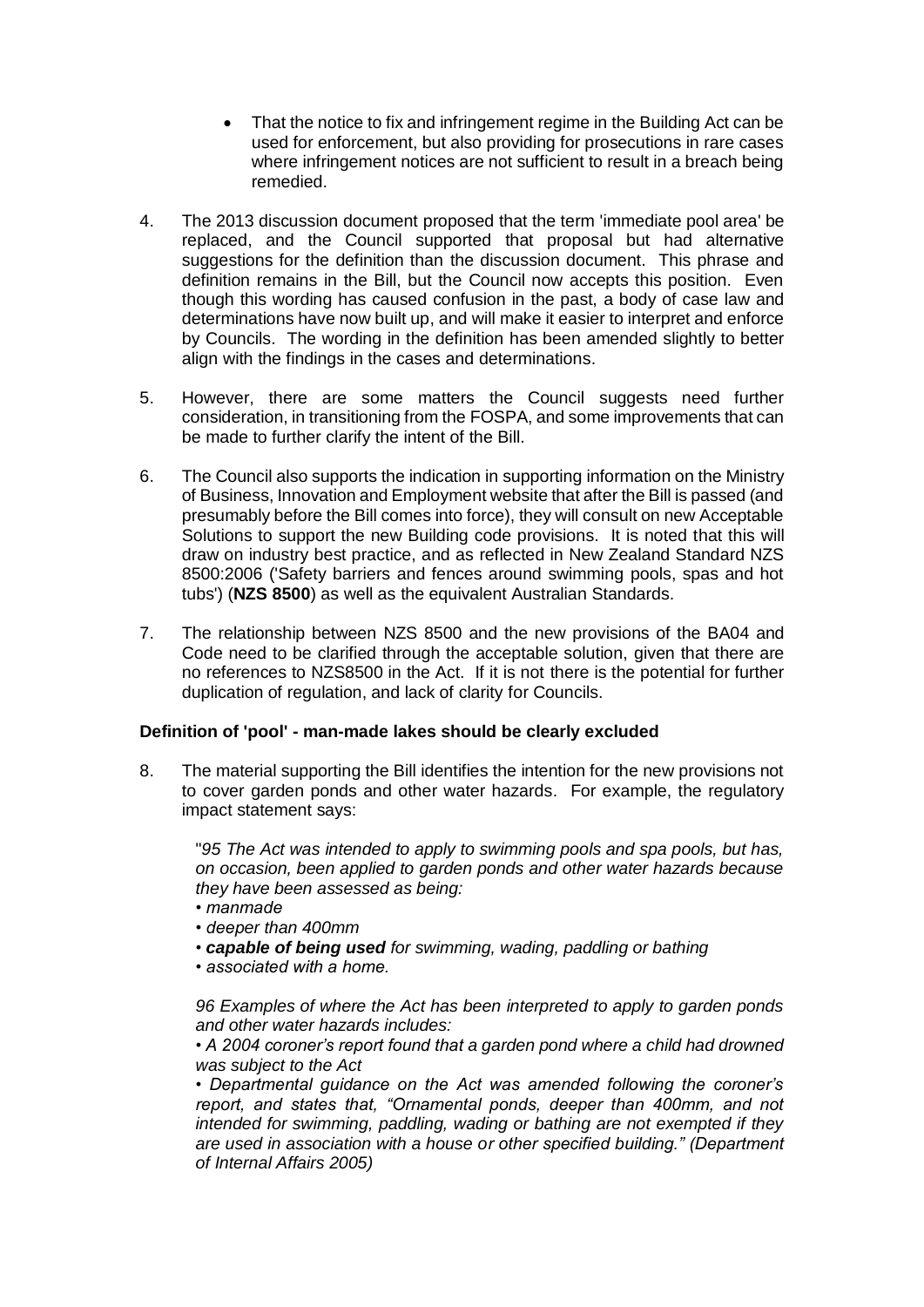*• In 2011, Kapiti Coast District Council obtained a legal opinion stating that, "in our view a stormwater detention pond and other similar water bodies are covered by the definition of 'pool' in the Act." (Kapiti Coast District Council 2011) …..*

*102 This RIS analyses the following options relative to the status quo: • Option 5.1 (recommended): do not require owners to restrict access to garden ponds or other water hazards*."

9. Although the definition of pool no longer uses "capable of being used for swimming", etc the definitions of pool and residential pool means some water hazards/excavations, such as many man-made lakes, can still come within these definitions:

*"pool means— (a) any excavation or structure of a kind normally used for swimming, paddling, or bathing; or (b) any product (other than an ordinary home bath) that is designed or modified to be used for swimming, wading, paddling, or bathing"*

*"residential pool means a pool that is— (a) in a place of abode; or (b) in or on land that also contains an abode; or (c) in or on land that is adjacent to other land that contains an abode if the pool is used in conjunction with that other land or abode*"

- 10. The wording highlighted above, "normally used", *may* exclude man-made lakes, however, there are examples of man-made lakes that are constructed as part of a subdivision that suggest swimming will be a normal use of that lake. It would also seem to be a correct interpretation to say that the normal use of a natural lake includes swimming or paddling.
- 11. The advertising literature for these subdivisions will often identify that the purpose built lake that is part of the subdivision is able to be used for water activities including swimming. Although the lakes will generally not be on land that also contains an abode, they will come within (c) as they are generally on land adjacent to other land that contains an abode. The lake is meant to be used in conjunction with the other land or abode, particularly when the subdivision is one where the lake is private and can only be used by landowners in the subdivision, or their guests.
- 12. However, there will be examples where a property owner constructs a lake on the same property as the house. If the correct interpretation is that a lake is 'normally used' for swimming (or paddling at least) then lakes on the same property as a house will also be caught. It is not clear when a garden pond would no longer be a garden pond and would be classed as a lake.
- 13. It seems the intention of the Bill and its surrounding information is to exempt manmade lakes as an 'other water hazard'. When something has the appearance of a natural lake it should be excluded from the definition of pool and not require barriers, even if it is to be used for swimming or paddling. It would be prohibitively expensive to provide barriers for such an excavation, and it is likely property owners would simply seek waivers of the building code for such structures, making more work for Councils. Just because it is a man-made lake and not a natural lake should not make a difference.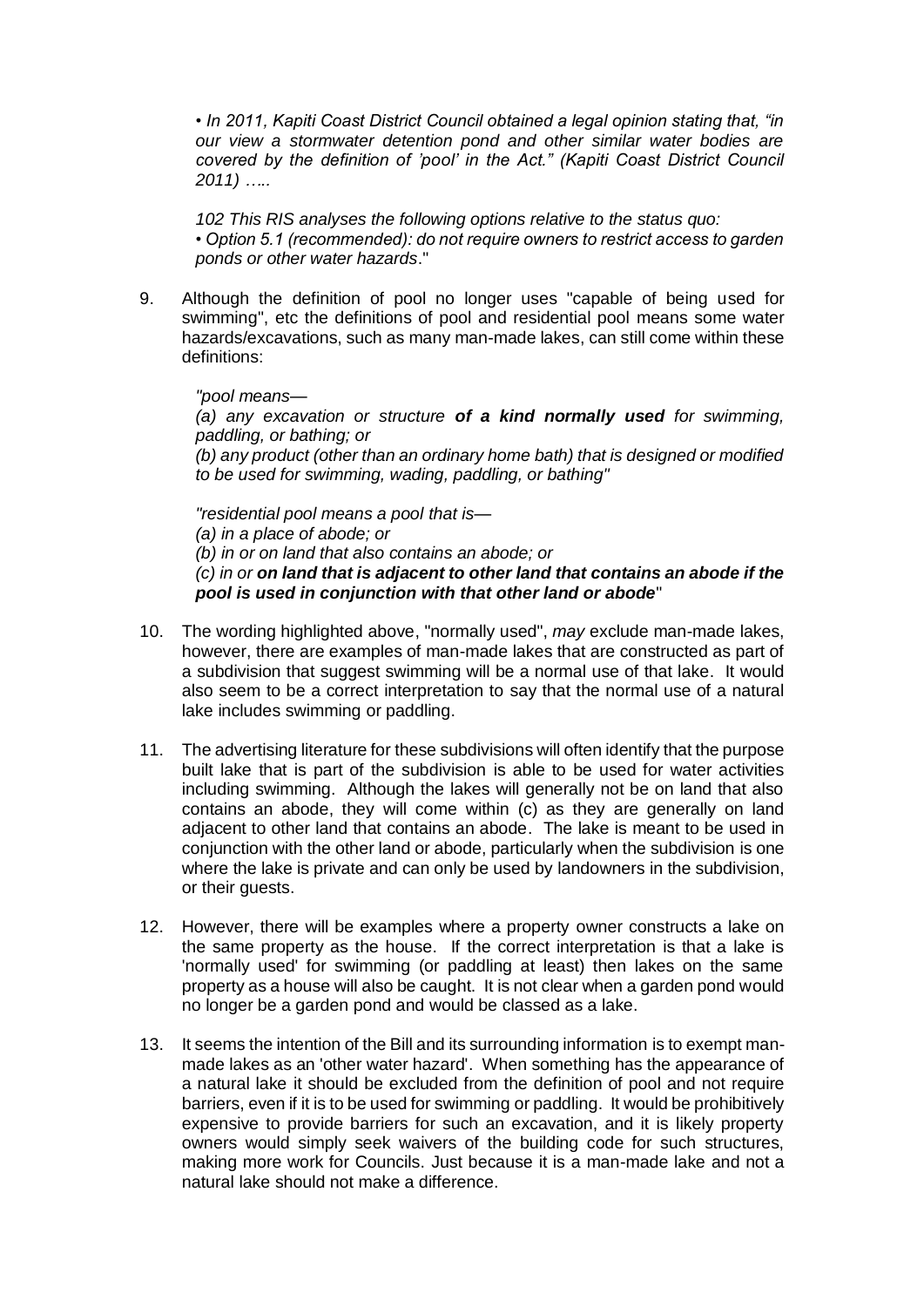- 14. The Council identified these types of water bodies in its submission in 2013 suggesting they also needed to be exempt from the Act, and gave examples of the lake at the Pegasus subdivision and Lake Hood. Another example is the gated community of Northbrook Waters in Rangiora. This subdivision incorporates a man-made lake, which is promoted as for water skiing, but is also used for triathlon swimming and general swimming. A holiday house website identifies that a special amenity of a Northbrook waters home is that it is "only a 100 metre walk to private freshwater lake for swimming, absolutely secure and safe."
- 15. The Council submits that a clear exemption for man-made lakes/larger water bodies, possibly by reference to a water body that is over a certain size, should be included in the Bill. This will remove arguments between Councils and landowners in relation to such excavations.

### **Definition of 'abode' and pools that are in a pool building**

- 16. The Council considers the definition of 'abode' is not sufficiently clear in relation to whether pools in buildings such as a pool house are clearly covered by the Bill.
- 17. At present section 5 of the FOSPA contains the following exemption: "*(e) any pool that is wholly enclosed within a building that is used principally for a purpose or purposes not related to the use of the pool*". Pools in a pool building only used for the purpose of housing the pool and associated pool activities are not exempt under section 5, and are required to comply with the FOSPA.
- 18. Abode or place of abode is defined as the place used predominantly as "*a place of residence or abode, including any appurtenances belonging to or enjoyed with the place*".
- 19. The meaning of abode was discussed in *Re Wairarapa Election Petition [1988] 2 NZLR 74* as being 'the house or place where a person lives'. An appurtenance is defined in the Shorter Oxford English Dictionary (6<sup>th</sup> Ed) as "1 LAW. A minor *property, right, or privilege, subsidiary or incidental to a more important one; an appendage. Usu in pl.*"
- 20. It seems from this that a pool house/building separate from the main residence is probably an appurtenance and would come within the definition of 'abode', but the Council considers this could be made clearer. The word appurtenance does not currently appear in the Building Act or the building code<sup>1</sup>. A term that is already used in this legislation may provide more clarity to anyone reading the new provisions, and used to dealing with building legislation.
- 21. The term 'outbuilding' found in the classified uses in section A of the building code states:

## "*7.0 Outbuildings*

-

*7.0.1 Applies to a building or use which may be included within each classified use but are not intended for human habitation, and are accessory to the principal use of associated buildings. Examples: a* 

<sup>1</sup> *The Act includes the following definition of appurtenant structure: 'in relation to a dam, means a structure that is integral to the safe functioning of the dam as a structure for retaining water or other fluid'*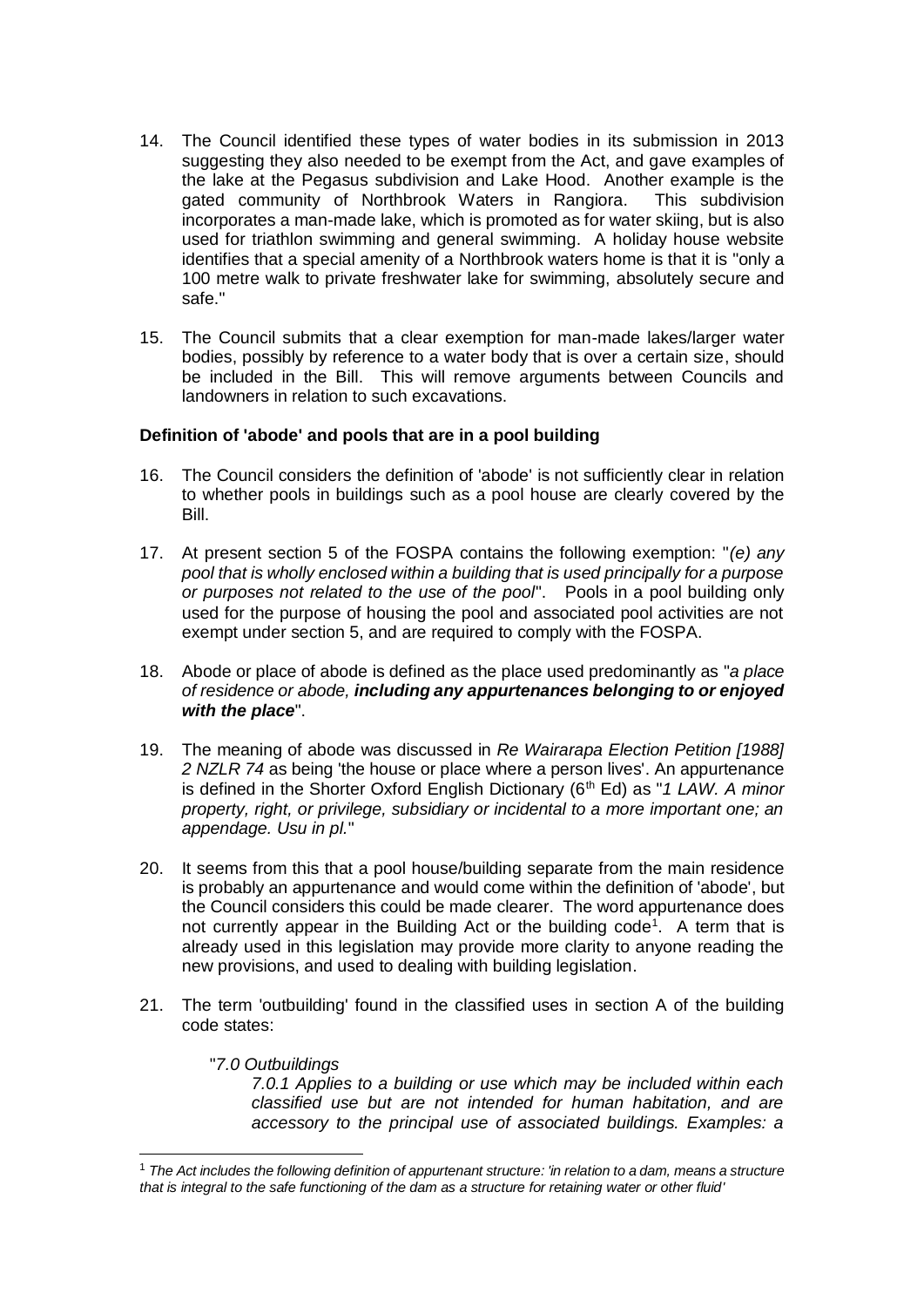*carport, farm building, garage, greenhouse, machinery room, private swimming pool, public toilet, or shed.*"

22. The definition of abode could be amended to refer to "*any outbuildings belonging to or enjoyed with the place",* instead of appurtenances, possibly with a definition of outbuilding added to the Act. Alternatively a definition of 'appurtenances' could be included in the Act to make it clear pool buildings and the like are covered.

#### **Existing indoor pools in homes, new sections 162C, 450B and new F9.3.4 of the code**

23. The Council considers it is not sufficiently clear whether pools that are inside a home are now intentionally included in the Bill as a pool requiring a barrier. It is reasonably clear that new indoor pools are covered as the definition of 'residential pool' provides:

> "*residential pool means a pool that is— (a) in a place of abode; or (b) in or on land that also contains an abode; or (c) in or on land that is adjacent to other land that contains an abode if the pool is used in conjunction with that other land or abode*"

> (However, as discussed below proposed clause F9.3.4 needs additional wording added to make it clear that the whole pool barrier could comprise of the building.)

- 24. However, the position is not as clear when it comes to existing pools. There seem to be conflicting statements on MBIE's website, but also confusion between proposed new sections 162C(2), 162C(4) and 450B.
- 25. The questions and answers information on MBIE's website states: "*the rules will apply to indoor home pools (other than an ordinary home bath), including existing indoor pools. For example, indoor pools with self-closing or alarmed doors address the risk these pools would pose to any young children in the home*". However, the very next bullet point on the website states there is "*no change to the requirements for existing pools. Existing pools will be deemed to be compliant if they meet the requirements of the Fencing of Swimming Pools Act 1987 (or if the council gave an exemption).*
- 26. Nevertheless, on page 16 of the questions and answers document also states: "*Existing swimming pools (other than indoor pools) may continue to comply with existing rules.*
- 27. Overall, the comments suggest any existing indoor pools will no longer be exempt, and must comply with the new provisions. Given that existing indoor pools did not previously have to comply with the FOSPA there may not be many pools that would already have self-closing or alarmed doors, and presumably will now have to install them in order to meet the requirement in proposed new section 162C(1) (that every residential pool must have physical barriers that restrict access to the pool by unsupervised children under 5).
- 28. Then section 162C(2) states that the means of restricting access in subsection (1) "*must comply with (a) the applicable requirements of the building code….or (b) if the pool was constructed, erected, or installed before 1 January 2017, section 450B*". 'Applicable requirements' is defined is subsection (4) as '*the*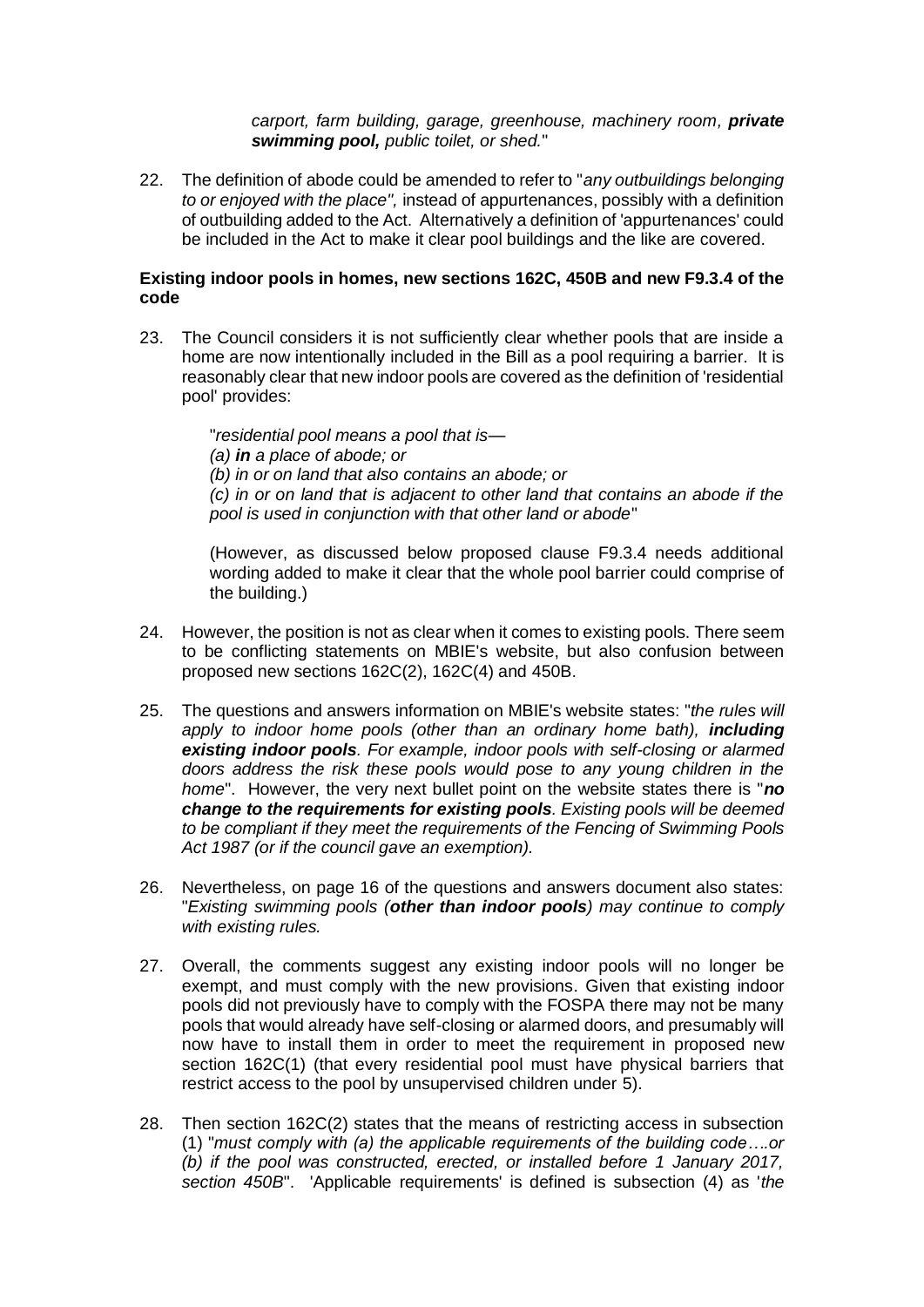*requirements that applied when the pool was constructed, erected, or installed*". It appears if a pool existed before 1 January 2017, only s162C(2)(b) (bringing in s450B) applies to the pool and how it is to comply, not s162C(2)(a) (and (4)).

- 29. Section 450B, which sets out the savings provisions for residential pools, then apparently incorrectly refers to section 162C(2)(a) (it should be (b), not (a)?). Section 450B(2) also states that an existing pool is deemed to comply with the new requirements if it "*continues to comply with the requirements of the Fencing of Swimming Pools Act 1987 as that Act was in force immediately before 1 January 2017, subject to:*
	- *(a) any exemption that*
		- *i. had been granted under section 6 or clause 11 of the Schedule of that Act; and*
		- *ii. was subsisting immediately before 1 January 2017; and*
	- (b) *the conditions of any such exemption*"
- 30. Neither this subsection, nor subsection (3) reference what applies to existing pools that were previously exempt under section 5 of the FOSPA. It is arguable that in order to continue to comply with the requirements of the FOSPA, those pools can therefore continue to be exempt as provided for in section 5 of the FOSPA. That would mean an existing indoor pool would not have barriers that comply with the Act.
- 31. In addition the relationship between section 450B(2) and (3) is not clear. Do both apply to existing pools, or are they alternatives? (For ease of reference, section 450B is set out in full in the attachment to this submission.)
- 32. One further area that could be clarified to support this change is the amendments to the building code. F9.3.4 refers to "*where a building forms part of an immediate pool area barrier*…". If a pool is inside a home then generally the whole of the building is the barrier. The Council recommends this wording is changed so it reads "*where a building forms all or part of an immediate pool area barrier*…".
- 33. Council supports the inclusion of indoor pools in homes into the Act (both new pools and existing pools, that are not spa pools, hot tubs, or baths), and no longer being exempt, but submits that section 450B needs to be clarified to ensure existing pools are clearly captured and that the relationship between subsections (2) and (3) is clarified, and the words "all or" added to clause F9.3.4.

# **Councils should not have to obtain a District Court warrant to inspect a residential pool inside a home**

- 34. The amendments to section 222, and new section 222A do not exempt Councils from the need to comply with section 226. Section 226 states that: "*Despite section 222, an authorised officer may not enter a household unit that is being used as a household unit without—*
	- *(a) the consent of the occupier of the household unit; or*
	- *(b) an order of a District Court made under section 227*."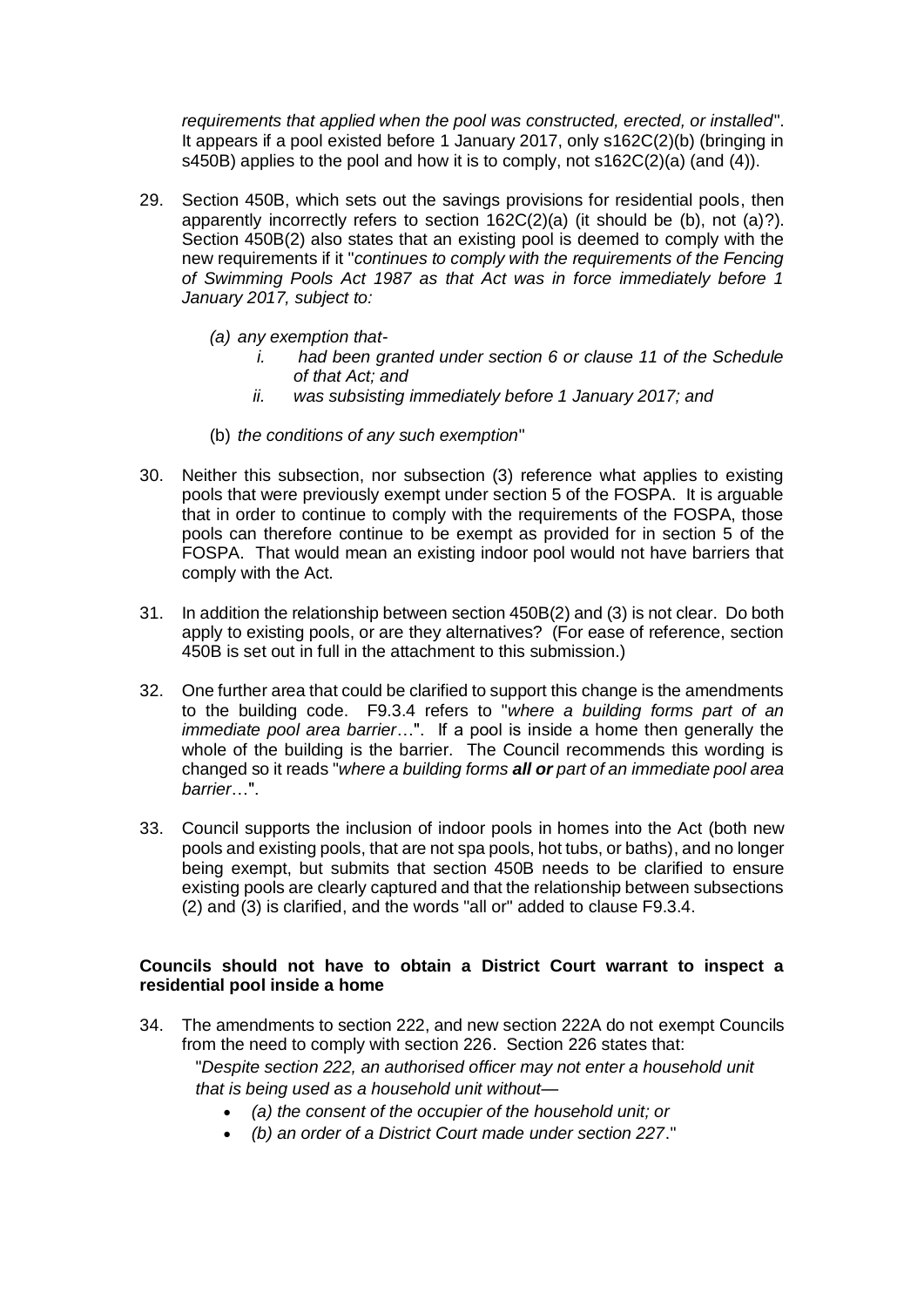35. The Council should not have to seek an order from the District Court if consent is not obtained from the owner to inspect an indoor pool. After making the normal requests for consent, if consent is not forthcoming, the Council should be able to issue the owner a notice of inspection that states the Council's intention to inspect the indoor pool in accordance with section 222A, and asking the owner to acknowledge receipt of the notice and advise the Council of a day and time that suits them for the inspection. If an owner does not acknowledge receipt and advise the Council of a suitable inspection date and time, this failure is an offence that can be enforced by an infringement notice, and a prosecutable offence for any ongoing failure.

# **Clarifications re notice to fix - s168**

36. The proposed addition of section 168(1AA) should use wording similar to the wording currently used in section 168(1), as the current wording: '…a notice to fix a means of restricting access to a residential pool', does not appear to make sense. The Council submits the wording of s168(1AA) could be: "A person commits an offence if the person fails to comply with a notice to fix requiring that person to comply with s162C or, if applicable, to drain the pool of water and keep it empty until the requirements of section 162C are complied with."

#### **Savings provision needs to allow review of exemptions granted under the FOSPA**

- 37. A number of exemptions granted by the Council under section 6 of the FOSPA include the condition that: "The owners must notify the Council if there is a change of occupancy at the property, or the property is sold, at which time the exemption shall be reviewed."
- 38. Section 6(3) of the FOSPA currently provides: "*Any exemption granted or condition imposed under this section may be amended or revoked by a territorial authority, by resolution*."
- 39. The Bill is not clear what the position is in respect of Councils' ability to review and revoke exemptions it is has granted or conditions of exemptions once the Bill comes into force.
- 40. It is possible that some exemptions will no longer be required under the new pool requirements. That is, the conditions of the exemption would mean the pool now complies in any event, or the exemption is no longer needed, for example, exemptions for spa pools.
- 41. The Council should have time to review existing exemptions and revoke those that are no longer needed, effective as at the same date as the commencement of the Bill. However, for other exemptions, particularly if they have the condition set out above, it may not be fair to the owner to review or revoke the exemption as at 1 January. However, it may be appropriate to revoke the exemption at a later date and ask the owner to ensure the pool complies with the new requirements.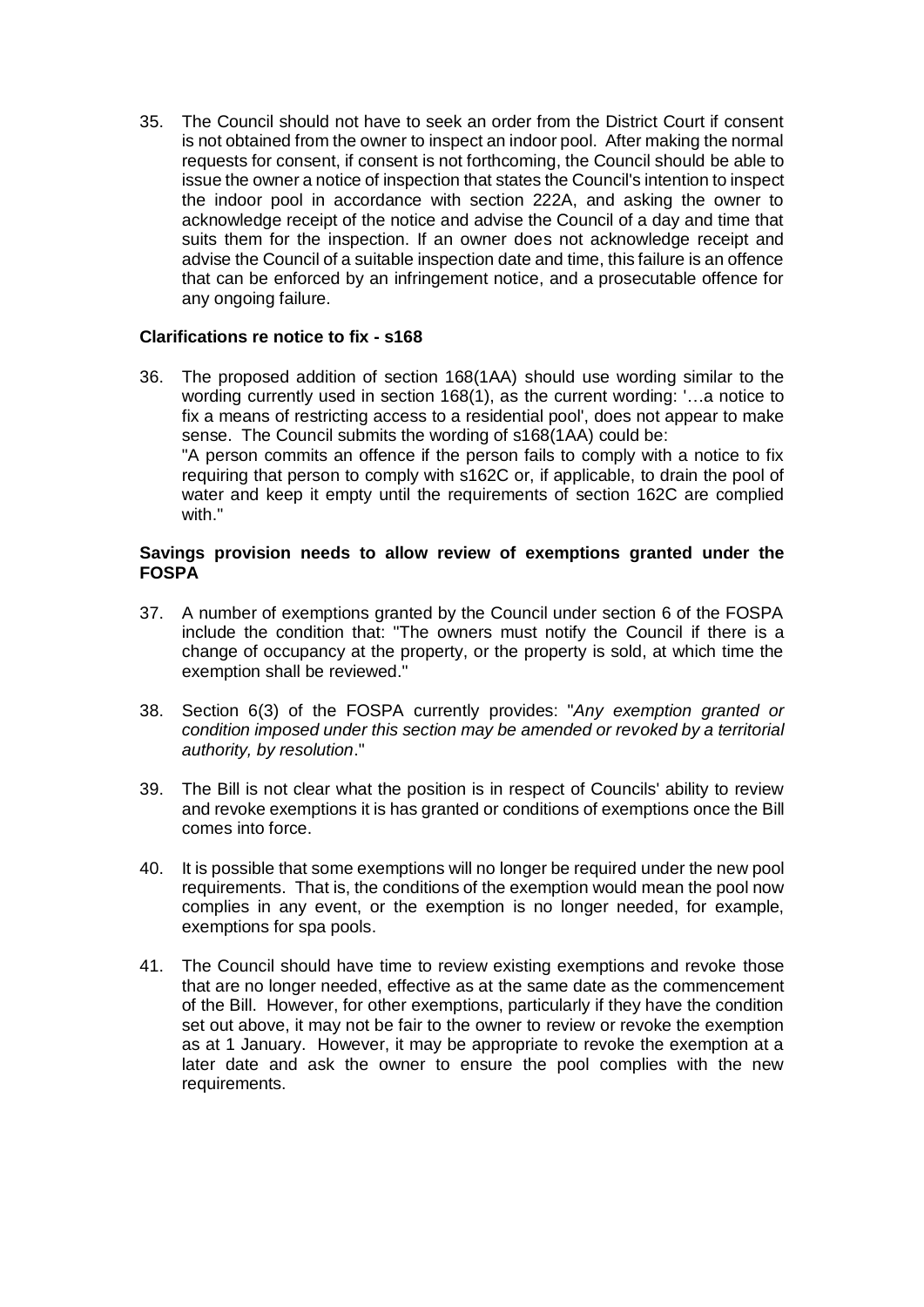42. The savings provision in clause 13 of the Bill (new section 450B) needs to be clarified to confirm that for any exemption that subsists as at 1 January 2017, the powers in section 6(3) of the Act continue to apply, despite the repeal of that section.

## **Proposed Building Code amendments**

- 43. The Council acknowledges that the proposed building code changes will be supported by a new acceptable solution but recommends the following should be better defined in the Bill:
	- As discussed above, adding "all or" to F9.3.4 "*Where a building forms all or part of an immediate pool area barrier*…"
	- A 'reasonably foreseeable load', as used in F9.3.5 (b) should be defined in the code so it is clear to owners (and Councils if they do have to inspect a spa pool) what 'load' a cover for a spa pool or hot tub is expected to withstand.

### **Conclusion**

44. If you require clarification of any points raised in this submission, or any additional information, please contact Judith Cheyne, (Senior Solicitor, Legal Services Unit, ph 03 941-8649, email: [judith.cheyne@ccc.govt.nz\)](mailto:judith.cheyne@ccc.govt.nz).

Yours faithfully

 $\mathbb{Z}$ 

**Peter Sparrow Director, Building Control and Rebuild CHRISTCHURCH CITY COUNCIL**